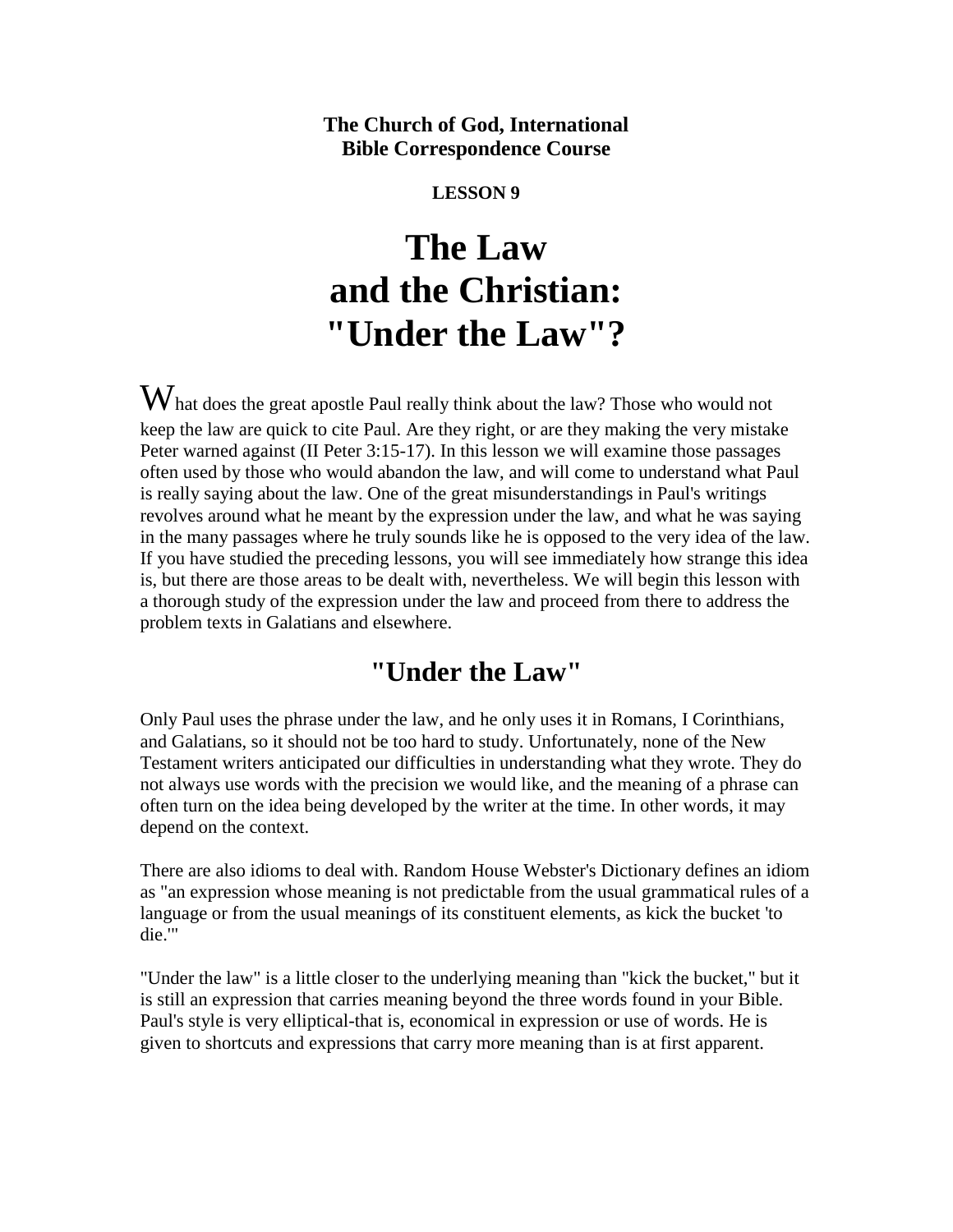So when we study his use of "under the law," careful attention to the context may help us to understand what he is saying-and what he is not saying. We have covered some of these scriptures in a preceding lesson, but we bring them in again here for clarification.

#### **Romans 3:19-20**

1. The law is said to speak to a certain category of people. Who are those people?

2. What is the object of the law speaking to these people?

3. In a careful consideration of verse 19, is it possible to conclude that it is only the Jewish (or Israelite) people who are "under the law"?

4. Was the activity or utility of the law described here limited to the time before the crucifixion, or was it current as of the writing of the book of Romans?

5. What is the condition "before God" of those who are "under the law"?

6. Is it possible from this passage that only those who were under the Old Covenant were "under the law"?

7. If the Gentiles were not "under the law" then how could their mouths be stopped by what the law says? How could they become "guilty before God"?

8. Does this passage conclude that the whole world is "under the law"?

9. According to Paul in this passage, what is it that defines sin? (verse 20)

10. Is the law that defines sin the same law that Paul spoke of being "under"?

**Note:** We have seen John's definition, that "Sin is lawlessness." Now we learn from Paul that the law defines sin and that it is the same law of which he says, "What the law says, it says to them who are under the law."

### **Romans 6:12-23**

11. Is it possible for sin to have dominion over a man? Would he then be "under sin"?

12. How does one get out from under the dominion of sin: by works of law, or grace?

13. Remember parallel structure? What phrase in verse 14 is parallel to the phrase, "sin shall not have dominion over you"? What phrase is in contrast (inverse parallelism)? 14. When one has broken the law, does the law then make certain claims, certain demands?

15. If the law can make claims upon our lives because of our sins, can we be said to be under the law?

16. If a man is no longer under the law, is he then free to do the things that the law defines as sin? (verse 15)

17. Can we determine that Paul is making any distinctions as to which law he is talking about?

18. Is the law one is "under" any different from the law that defines sin?

#### **Romans 7:1-25**

19. How long does the law have dominion over a man?

20. If the law has dominion over a man, can he be said to "under the law"?

21. In this passage, Paul draws on the analogy of marriage, and concludes that the death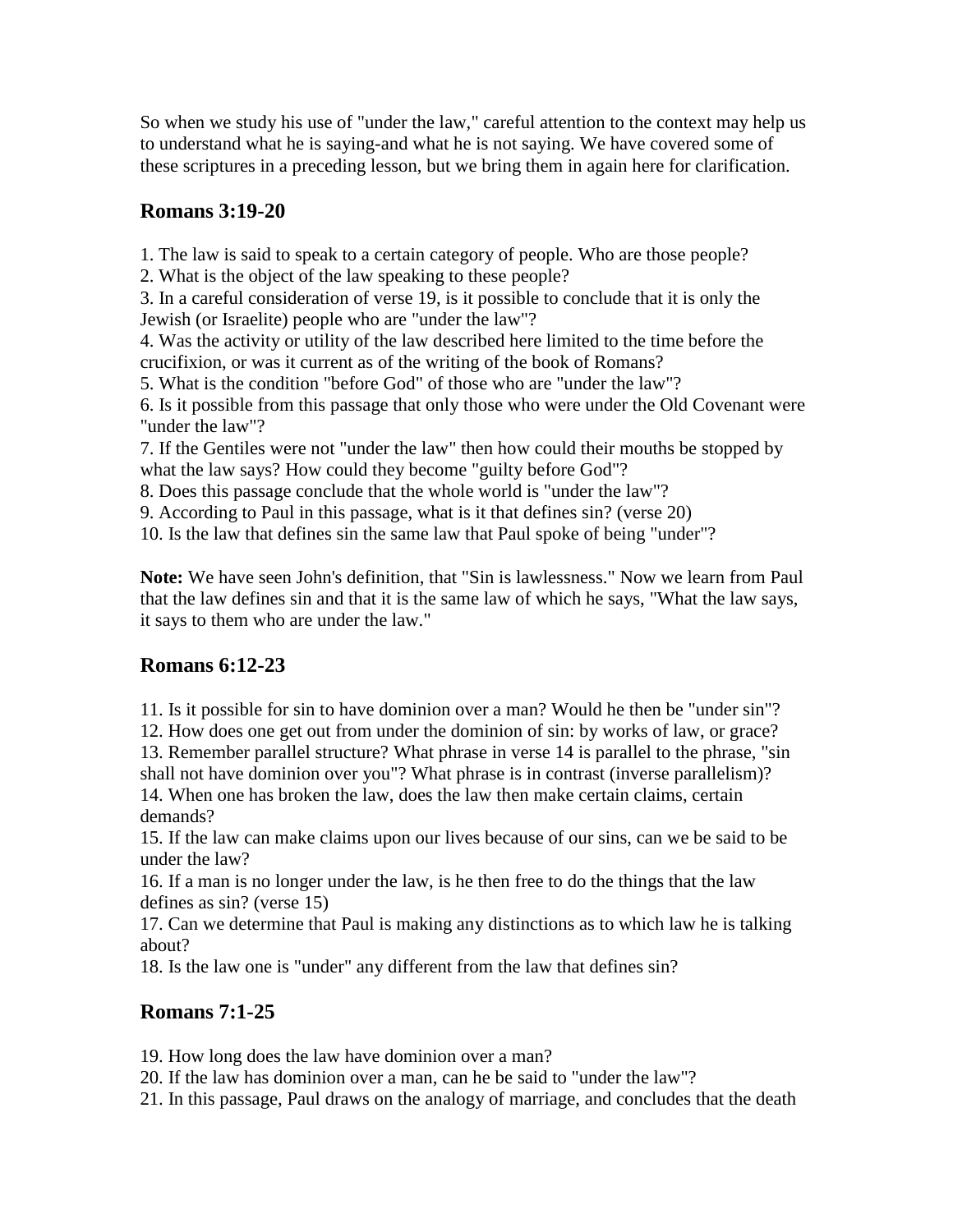of the husband liberates a woman from the "law of her husband." What effect does the death of the husband have on the law itself?

22. In the analogy, the woman is free to be married to another. Would she then be bound by the law to the new husband or would she be free to sleep around?

23. In verse 4, Paul shifts to the object of the analogy. How do we become dead to the law?

24. According to Paul in verses 5-7, what is it that defines sin?

25. How is that we are delivered from the law?

26. If we are dead to the law, what does that suggest about our former relationship to the law?

27. What law is Paul talking about here? Is it merely the ceremonial?

**Note**: The law requires our death for the transgressions we have committed against the law. The law has dominion over us in the sense that it claims our lives. When we become dead to the law, we are liberated from its claims. To be under the law is to be under its claims because of sin. From verse seven on in this chapter, Paul often uses personification to discuss sin. Personification is "the attribution of a human nature or character to inanimate objects or abstract notions, esp. as a rhetorical figure." In other words, Paul speaks of sin as though it were a person, thinking, planning, working, deceiving. This passage is difficult if one tries to take it literally rather than as the figure of speech Paul intends.

28. Was it the law or sin that "slew" Paul?

- 29. What was the weapon the killer used? (verse 11)
- 30. Is the law sin?
- 31. What was it that enabled Paul to recognize sin for what it was? (verse 7)
- 32. Was the law a bad thing?
- 33. What was it that actually "worked death" in Paul?

34. Considering what Paul has said earlier about being guilty of sin even when one does

- not know the law, how can we understand verse 9? (See verse 13 also.)
- 35. How does verse 13 confirm what you know about the definition of sin?
- 36. How would you describe Paul's attitude toward the law in the "inward man."
- 37. Did Paul see the law as a physical thing?
- 38. Did Paul believe it was right to obey the law of God?

39. Now pause and consider what Paul seems to mean when he speaks of being "under the law," and of being delivered from the law. Does being delivered from the law free a man to commit sin?

40. Does being out from "under the law" mean that the law no longer defines sin?

**Note:** One thing becomes clear. The phrase "under the law" does not merely mean "under an obligation to keep the law." All men are under that obligation. But because all men have sinned, all men have come under the discipline of the law. If the law requires death, then man is under the penalty of the law. I Corinthians 9:20 is easily understood if we understand "under the law" as under the discipline of the law.

#### **Galatians 3:10-29**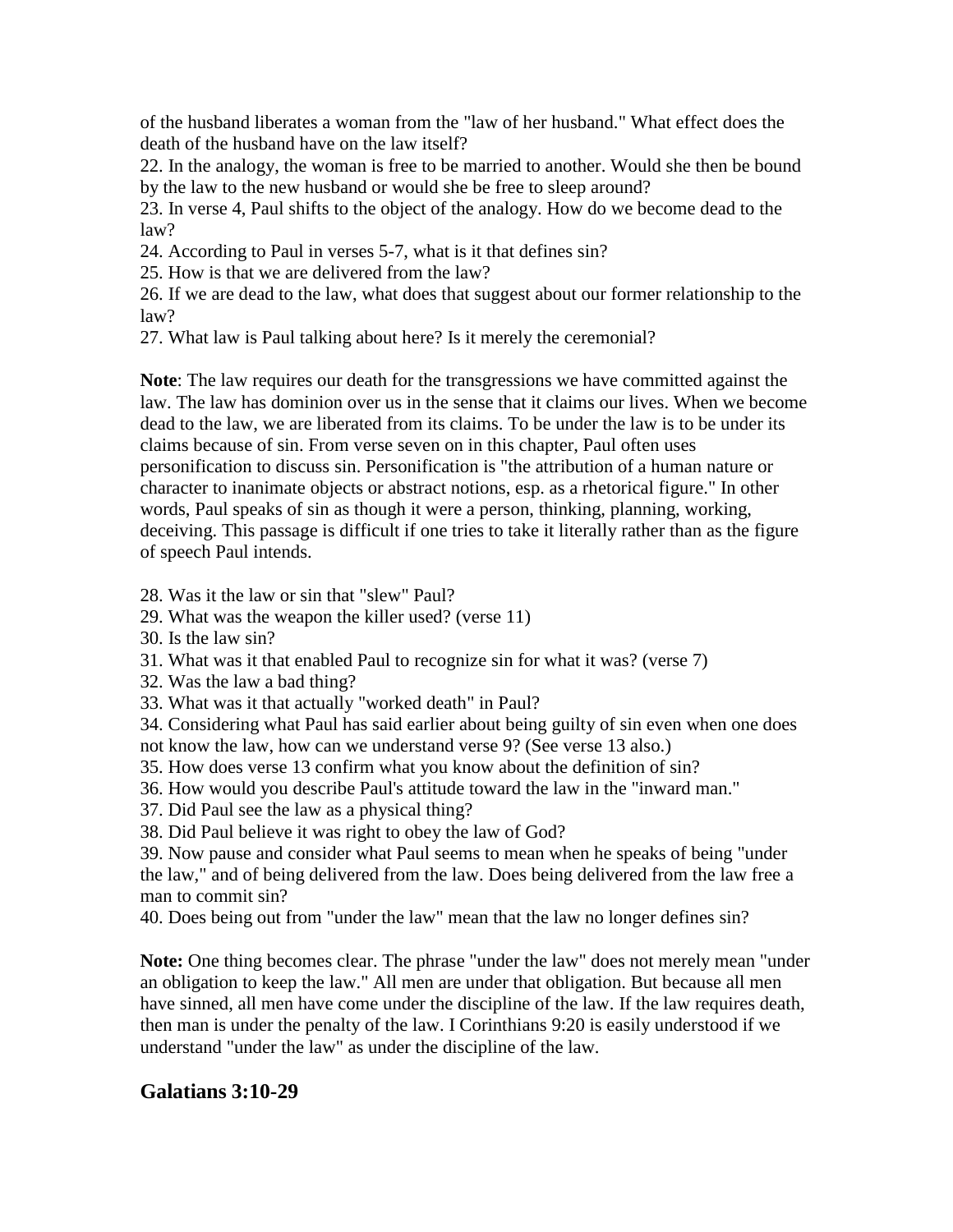41. Is Paul saying that the obeying the law brings a man under a curse?

42. How does a man come under the curse of the law?

43. Is the question under discussion whether one should obey the law, or whether the law can justify?

**Note.** Verse 11 may well be the topic sentence of the epistle to the Galatians. The problem addressed in Galatians is not the keeping of the law, but legalism. Legalism is defined as "strict adherence to law or prescription, especially to the letter rather than the spirit; or the theological doctrine that salvation is gained through good works." The heresy of the Galatians was that one had to achieve salvation by circumcision and works of law-a form of legalism.

44. Had the Galatians been "under the curse of law" and in need of redemption?

45. Had the Israelites of old been justified by works of the law? (verse 11)

46. The word redeem means "to buy back." Write a short paragraph for yourself explaining what it means in verse 13, especially in the light of Leviticus 25:47-55 and Romans 7:14.

47. Is being "under the curse" essentially the same thing as being "under the law"?

48. Does being "under the curse" come about from keeping the law or breaking the law?

49. Must the Gentiles also be redeemed from the curse of the law? (verses 13,14)

50. Did the law give life in Old Testament times?

51. Did righteousness come by the law in Old Testament times?

**Note:** Verse 23 and 24 require translation notes. The word kept in the KJV is translated "kept in custody" in the NASB, and "imprisoned and guarded" in the NRSV. These are terms one uses for law breakers, not for law abiding citizens. The word schoolmaster (KJV), or tutor (NASB), is the Greek word for pedagogue. Pedagogue, in English, has come to mean "teacher," but in the early Greek society, a pedagogue was literally "a guide to boys." He was the custodian to see to it that the young man-who would likely disobey unless watched carefully-got where he was supposed to go. The relationship between "kept in custody" and being "under a custodian" adds to the understanding of this passage.

52. When a young man grew up and left the supervision of the custodian, was he then free to do the wrong thing?

53. We are no longer "imprisoned and guarded" by the law. Are we now free to break it? 54. If we once again begin to live in sin, is it possible to find ourselves under the law again?

#### **Galatians 4:1-10**

**Note:** Chapter 4 will develop the analogy of the schoolmaster or pedagogue still further. An analogy is defined as: "A similarity between like features of two things, on which a comparison may be based." When we use an analogy, we take something with which people are familiar and use it to explain something they do not understand so well. Paul is fond of analogies, but we are often not familiar with either side of the comparison.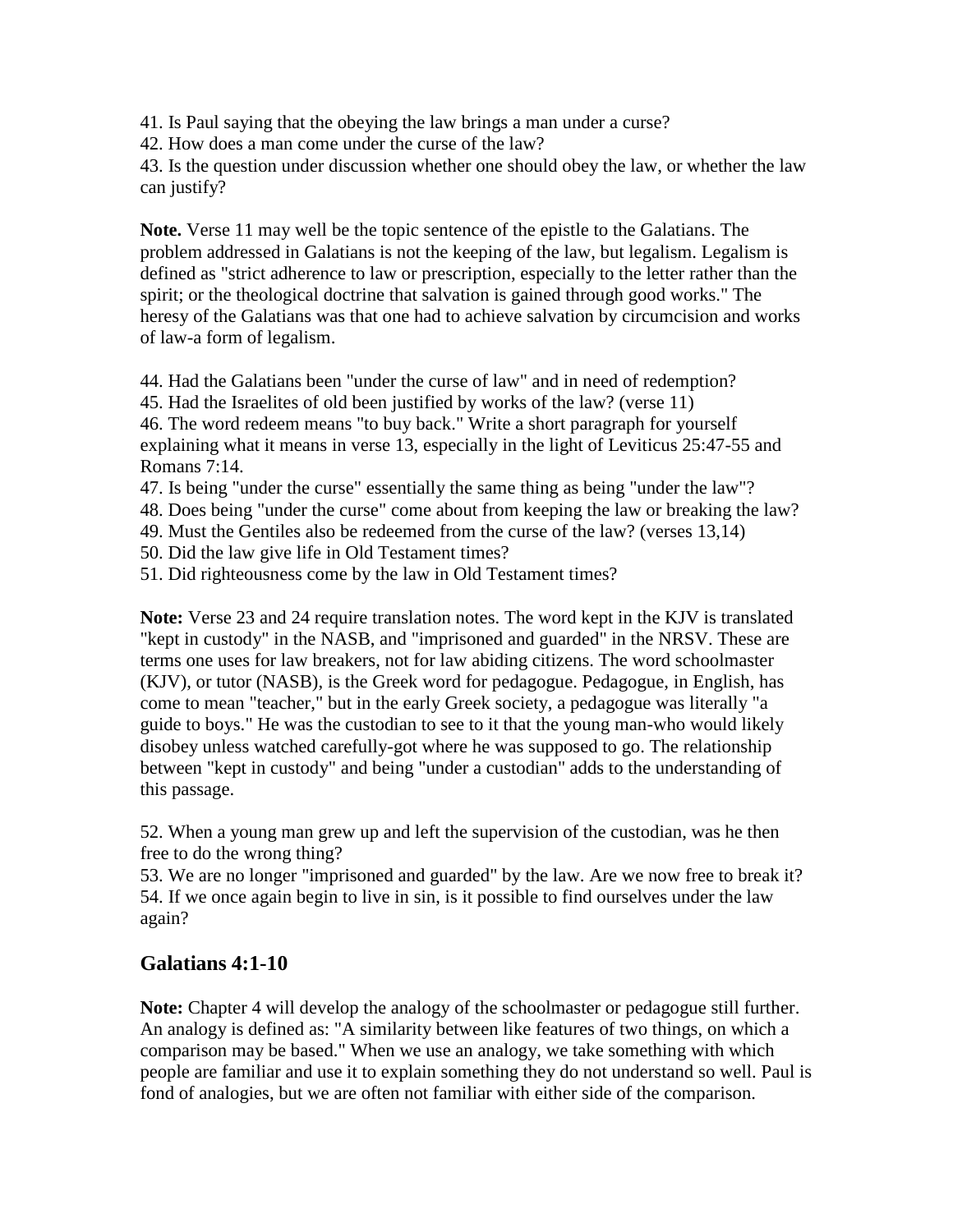Galatians 4:1-5 is an analogy in which two sides are connected by the phrase "even so" at the beginning of verse three. In this case, it is as easy to go to the object of the analogy as to try to understand the connection.

55. What might Paul be describing by the expression "elements of the world." (verse 3. See also Colossians 2:8.)

56. Is Paul describing the law in terms of bondage, or is he speaking of something else? 57. Jesus is said to have been "made" or "born under the law." How did Jesus come to be "under the law."

**Note:** Paul does not here use the customary word for "born," but rather the word normally translated "become." What he says here literally is that Jesus came of a woman and came under the law. He wanted to use the parallel construction, but the usual word for "born" might have led his readers to misunderstand. Jesus came under the law because he took our sins upon Him.

58. Were the people to whom this section is addressed Gentiles or Jews?

59. Did these people formerly worship the true God or false gods? (verse 8)

60. Paul says they were turning back into something. Would that something have been

the Old Testament worship of God or Gentile customs?

61. They were turning back again to "weak and beggarly" elements. From what you have studied so far, would you think Paul would describe the law of God as "weak and beggarly"?

62. Are these elements the elementary things of God, or the elements of the world?

**Note:** The word for "elements" or "rudiments" as used by Paul is the Greek word stoicheion. It comes from a verb that means to march, as in (military) rank. It is a reference to Greek religious customs that had rigid rules of conduct. The word comes into our language as "stoic," an adjective that means "of or pertaining to the school of philosophy founded by Zeno, who taught that people should be free from passion, unmoved by joy or grief, and submit without complaint to unavoidable necessity." What this passage says is that a person who is in bondage under the elements of the world is also "under the law" and must be redeemed from that condition by the Son of God. Note further the phrase "how turn ye again" in verse 9. The construction is emphatic in that it say one not only turns, but turns back or turns again to the "elements." Paul is writing to former pagans who were returning to their old practices.

63. Is it then possible for the days, months, times, and years of this passage to be referring to the holy days of Leviticus 23?

**Note:** It is important to acknowledge that Paul's main thrust here is not the question of obedience to any law, but of justification by law-any law. The Galatians had fallen into legalism and, curiously, some had returned to pagan customs in the process. But of course the Greek religions were no strangers to legalism.